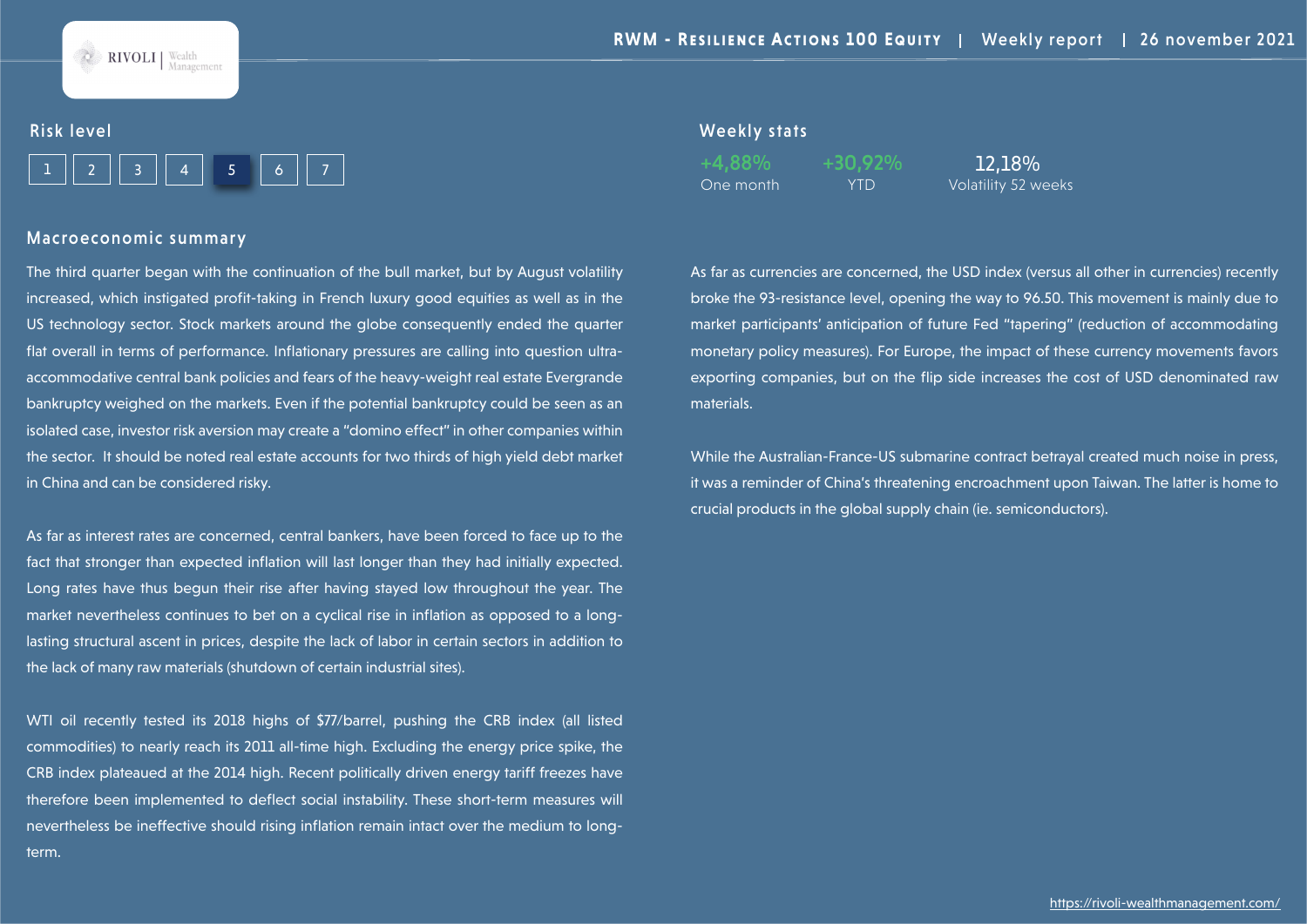

# Financial statistics

|                             | <b>RWM - Resilience</b><br><b>Actions 100 Equity</b> | <b>BBG World Large &amp;</b><br><b>Mid Cap</b> |
|-----------------------------|------------------------------------------------------|------------------------------------------------|
| <b>Performance YTD</b>      | 30,92%                                               | 24,47%                                         |
| <b>Performance 1 month</b>  | 4,88%                                                | 0,87%                                          |
| <b>Performance 3 months</b> | 7,93%                                                | 4,64%                                          |
| <b>Performance 6 months</b> | 15,78%                                               | 12,60%                                         |
| <b>Performance 52 weeks</b> | 33,38%                                               | 26,26%                                         |
| <b>Volatility 52 weeks</b>  | 12,18%                                               | 10,33%                                         |
| <b>Number of funds</b>      | 34                                                   | >3500                                          |

|                     | <b>RWM - Resilience Actions 100</b><br><b>Equity</b> |
|---------------------|------------------------------------------------------|
| <b>Beta</b>         | 0,84                                                 |
| <b>Sharpe ratio</b> | 2,89                                                 |
| Top 5 weight        | 26,65%                                               |
| Top 10 weight       | 50,08%                                               |



Period from 31/12/2020 to 26/11/2021

RWM - Resilience Actions 100 Equity vs Bloomberg World Large & Mid Cap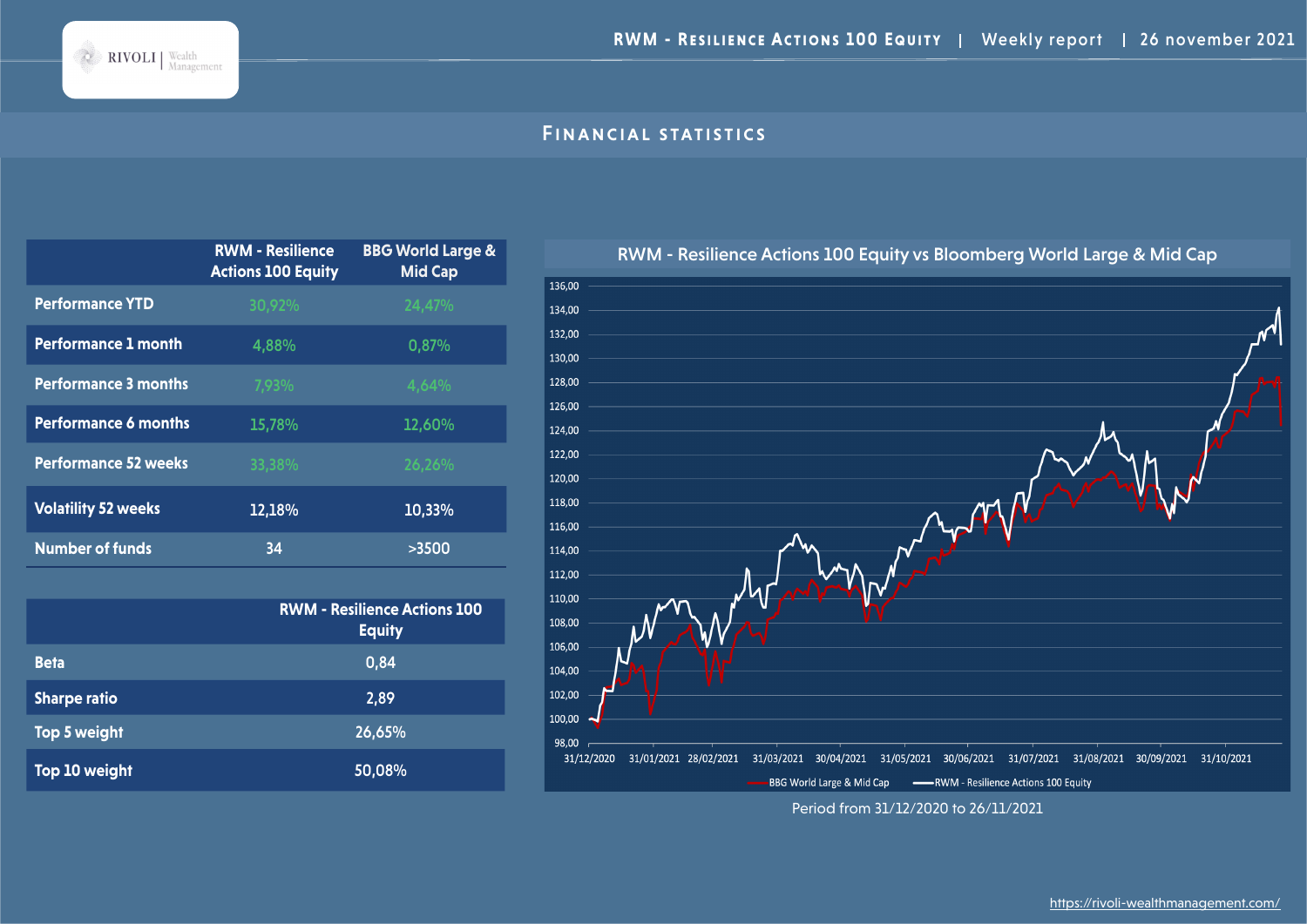

# DISTRIBUTION OF RWM - RESILIENCE ACTIONS 100 EQUITY



| <b>EQUITY</b>       | 92,54%    |
|---------------------|-----------|
| <b>FIXED INCOME</b> | 18,82%    |
| <b>FUNDS</b>        | 6,24%     |
| <b>DERIVATED</b>    | $-9,35%$  |
| <b>CASH</b>         | $-17,61%$ |

# Distribution by currency

| <b>CURRENCY</b> | <b>DISTRIBUTION</b> |
|-----------------|---------------------|
| Dollar US       | 50,88%              |
| Euro            | 44,07%              |
| Swedish Krone   | 2,51%               |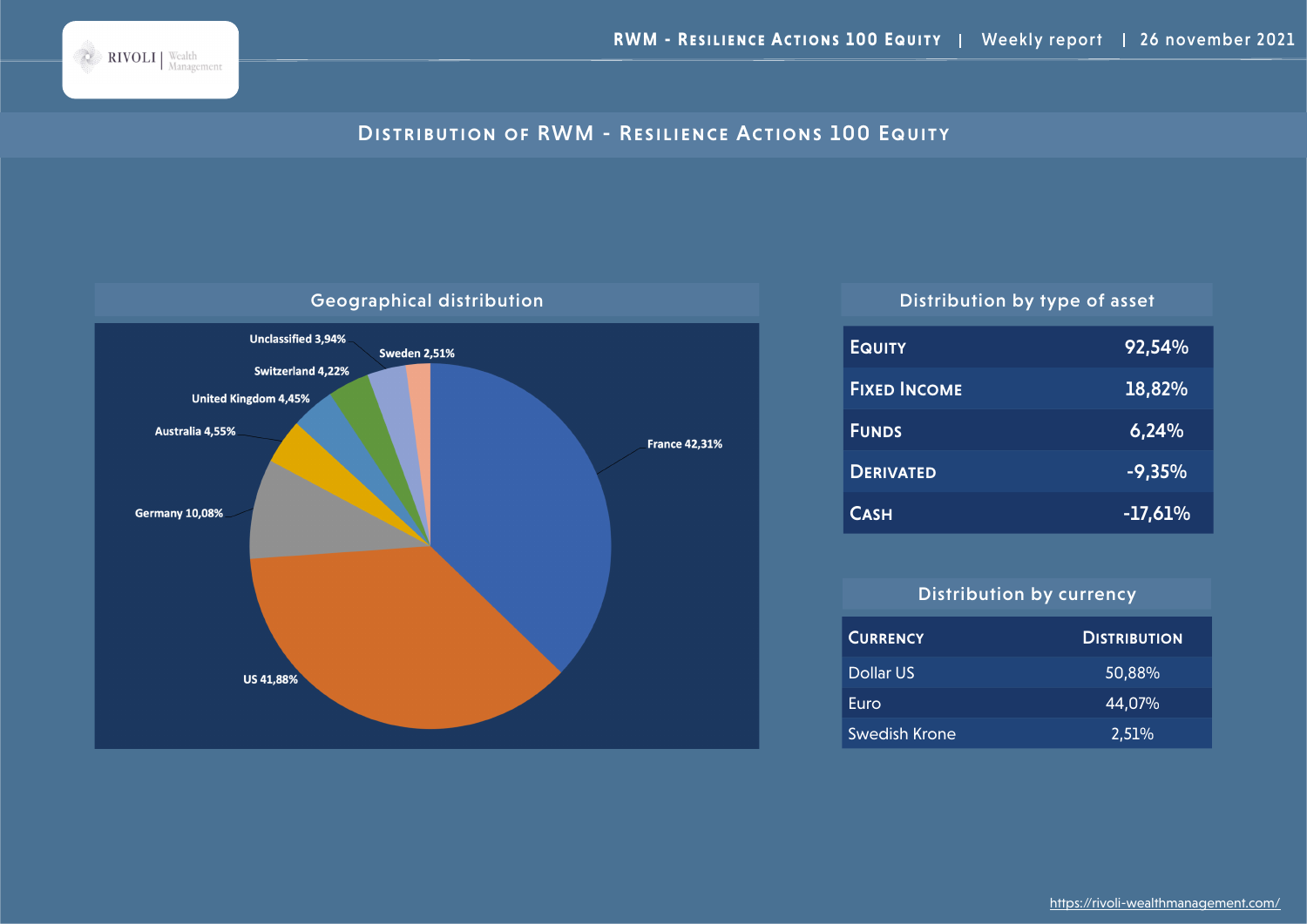

#### EXTRA-FINANCIAL STATISTICS

#### ESG Rating

|                    | <b>RWM - Resilience Actions</b><br><b>100 Equity</b> | <b>Bloomberg World Large &amp; Mid</b><br>Cap |
|--------------------|------------------------------------------------------|-----------------------------------------------|
| <b>ESG</b>         | 42,22%                                               | 33,68%                                        |
| <b>Environment</b> | 27,52%                                               | 20,94%                                        |
| <b>Social</b>      | 52,95%                                               | 44.81%                                        |
| <b>Governance</b>  | 62,88%                                               | 48,82%                                        |

## Rating of each stock

The ESG rating of each stock is based on a global universe.

ESG ranking Mame Name E S G ESG UNIBAIL-RODAMCO-WEST-FIELD 30,683% 68,243% 69,312% 49,677% CISCO SYSTEMS INC 34,177% 62,900% 63,392% 48,637% FORD MOTOR CO 30,066% 56,329% 75,100% 46,951% INTEL CORP 29,200% 60,600% 67,650% 46,310% PEPSICO INC 27,337% 61,964% 65,269% 45,312% LVMH MOET HENNESSY LOUIS VUI 34,374% 49,429% 56,727% 43,361% LEGRAND SA 29,943% 45,057% 69,277% 42,344% Teleperformance 21,560% 58,164% 68,512% 41,932% LIBERTY GLOBAL PLC-A 23,731% 52,814% 66,538% 41,018% STMICROELECTRONICS NV 22,840% 63,536% 50,485% 40,578% APPLE INC 36,211% 34,700% 58,115% 40,139% MICRON TECHNOLOGY INC 24,586% 38,843% 66,858% 37,317% BETSSON AB-B 17,574% 53,971% 53,142% 35,607% AMAZON.COM INC 22,960% 34,714% 49,946% 31,884% GROUPE LDLC 0,000% 0,000% 0,000% 0,000% S.O.I.T.E.C. 0,000% 0,000% 0,000% 0,000% TRANSGENE SA 0,000% 0,000% 0,000% 0,000% VALNEVA SE 0,000% 0,000% 0,000% 0,000%



The ESG trajectory over 8 years is based on a calculation of the scores of each stock compared to its sector of activity.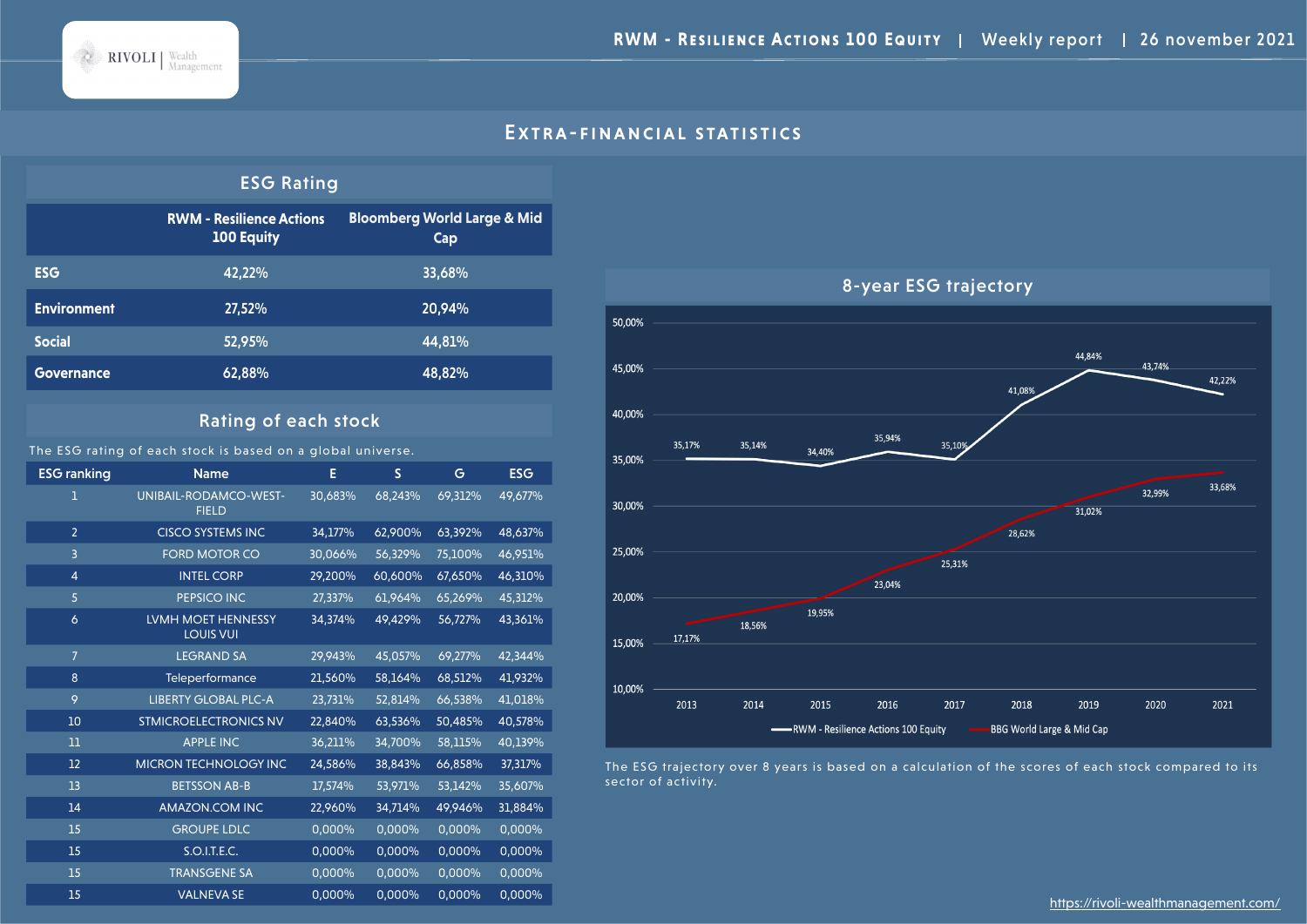

# ESG rating methodology and regulation

# ESG rating via big data exploitation

### Blue Colibri AM's rating method

| Environment | 50% |
|-------------|-----|
| Social      | 30% |
| Governance  | 20% |

#### **BIG DATA**

Selection of **750 to 1,500 ESG** fields on all listed companies, whereas only 30 are required by regulation.

#### Suitable metrics

**180 ESG metrics** selected on the Environment, Social and Governance axes to cover all business sectors with a **50% overweight on Environment** on the ESG rating.

# ESG ratings

**Transparency of the rating 8-year ratings of all fields Very broad company universe (Bloomberg World Large & Mid Cap)**

| <b>REGULATION</b>                                                                                          |                                                                                          |                                                                                                       |  |
|------------------------------------------------------------------------------------------------------------|------------------------------------------------------------------------------------------|-------------------------------------------------------------------------------------------------------|--|
| ENTITY $(*)$                                                                                               | PRODUCT <sup>(**)</sup>                                                                  |                                                                                                       |  |
| <b>Section 3</b><br>General<br>policy<br>on<br>sustainability risks                                        | Section 6<br><b>Estimated impact on product</b><br>performance                           |                                                                                                       |  |
| Information to be published<br>on the website                                                              | <b>Section 8</b><br>E and/or S characteristics                                           |                                                                                                       |  |
| <b>Section 4</b><br>General policy on negative<br>impacts<br>Information to be published<br>on the website | Section 11<br><b>Overall</b><br>impact of the<br>product on<br>sustainability<br>factors | <b>Section 11</b><br><b>Estimation of</b><br>compliance<br>with E or S<br>characteris-<br><b>tics</b> |  |
|                                                                                                            | Section 5 & 6<br>Share of investments<br>sustainable activities                          | in                                                                                                    |  |

(\*) all financial stakeholders are concerned: asset management companies, private banks, financial advisors...

(\*\*) all financial products are concerned: securities accounts, managed mandate, mutual funds, life insurance contracts, ...

More informations on htpps://blue-colibri-am.com